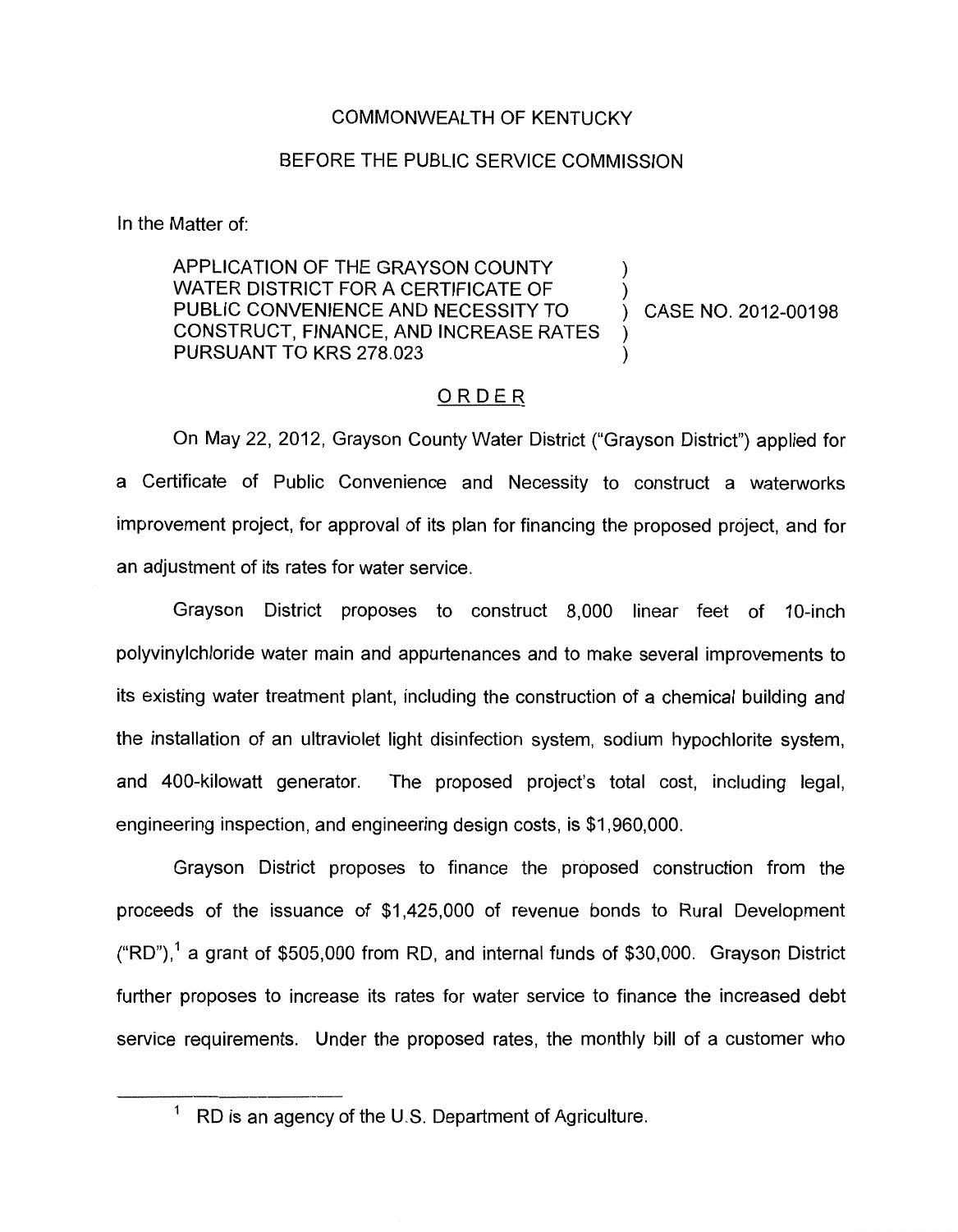uses 5,000 gallons of water will increase from \$45.33 to \$47.50, an increase of 4.79 percent.

Grayson District has submitted its application pursuant to KRS 278.023. Notwithstanding KRS 278.020(1) and KRS 278.180-. 190, KRS 278.023 requires the Commission to accept agreements between water districts and RD regarding construction projects and to issue the necessary orders to implement the terms of such agreements within 30 days of satisfactory completion of the minimum filing requirements.

KRS 278.023 does not grant the Commission any discretionary authority to modify or reject any portion of the agreement between RD and Grayson District or to defer the issuance of all necessary orders to implement the terms of that agreement. It further denies the Commission any authority to reject an application when the evidence of record indicates that a water district's proposed facilities will result in the wasteful duplication of facilities or excessive investment or its proposed rates are unfair, unjust, or unreasonable.

Grayson District's application met the minimum filing requirements of KRS 278.023 on May 22, 2012. The Commission, therefore, is not able to review this application using the same standards that are used for applications that are not filed pursuant to KRS 278.023.

IT IS THEREFORE ORDERED that:

1. Grayson District is granted a Certificate of Public Convenience and Necessity for the proposed waterworks improvement project as set forth in its application.

2. Grayson District's proposed plan of financing with RD is accepted.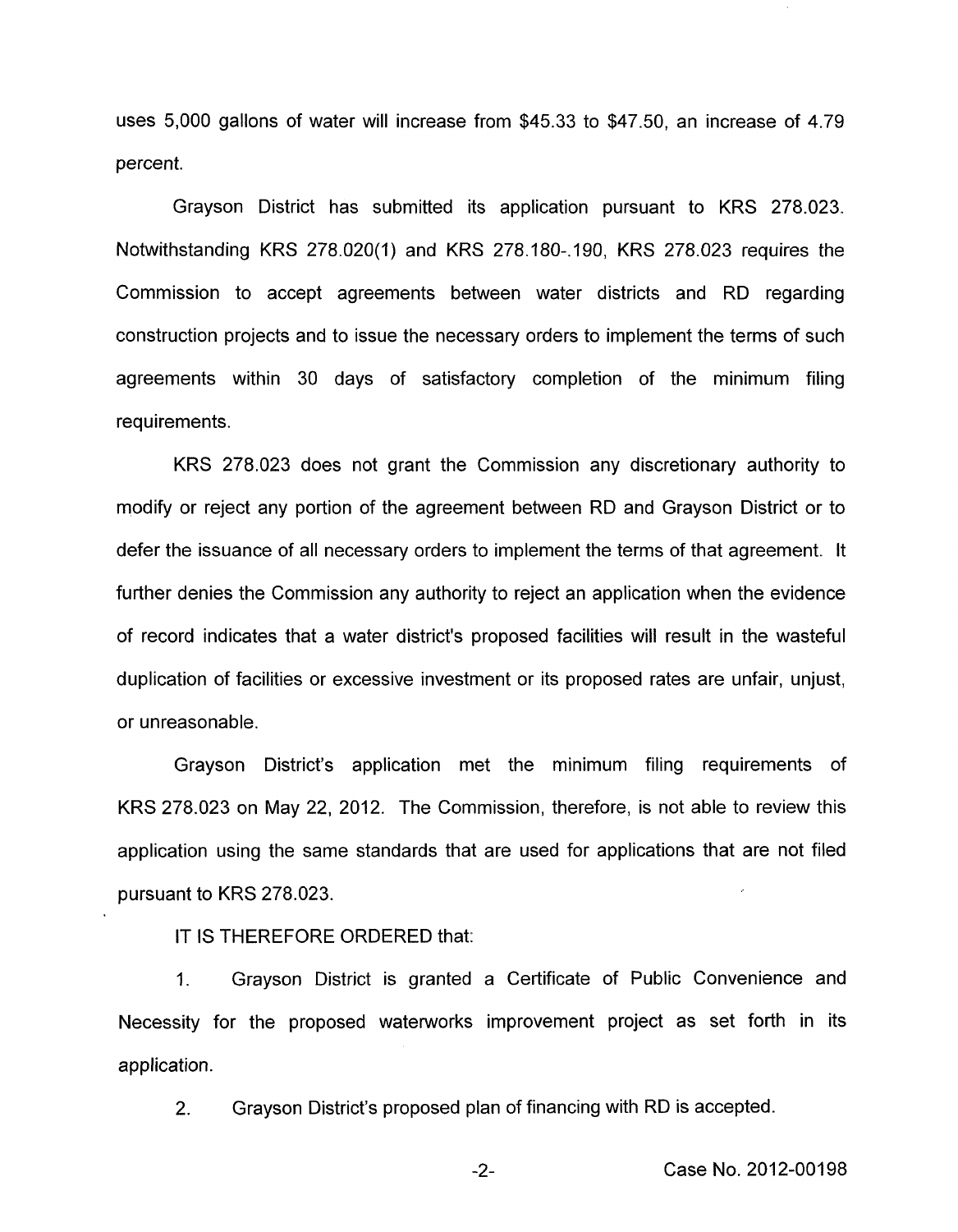3. Grayson District is authorized to issue \$525,000 of Grayson County Water District System Revenue Bonds, Series 2013A, with an interest rate not to exceed 2.50 percent per annum and maturing over 40 years.

**4.** Grayson District is authorized to issue \$900,000 of Grayson County Water District System Revenue Bonds, Series 2013B, with an interest rate not to exceed 2.00 percent per annum and maturing over 40 years.

5. Grayson District shall use the proceeds from the proposed issuance of revenue bonds only for the purposes set forth in its application.

6. Grayson District shall obtain approval from the Commission prior to performing any additional construction not expressly authorized by this Order.

7. Notwithstanding paragraph 6 of this Order, if surplus funds remain after the approved construction has been completed, Grayson District may use such surplus to construct additional plant facilities if RD approves of the use and the additional construction will not result in a change in Grayson District's rates for service. Grayson District shall provide written notice of this additional construction in accordance with 807 KAR 5:069, Section 3.

8. Grayson District shall require construction to be inspected under the general supervision of a licensed professional engineer with a Kentucky license, competent in civil or mechanical engineering, to ensure that the construction work is done in accordance with the contract drawings and specifications and in conformance with the best practices of the construction trades involved in the project.

9. Within 60 days of the substantial completion of the construction approved in this Order, Grayson District shall file a copy of the as-built drawings and a certified statement of a licensed professional engineer with a Kentucky registration in civil or

-3- Case No. 2012-00198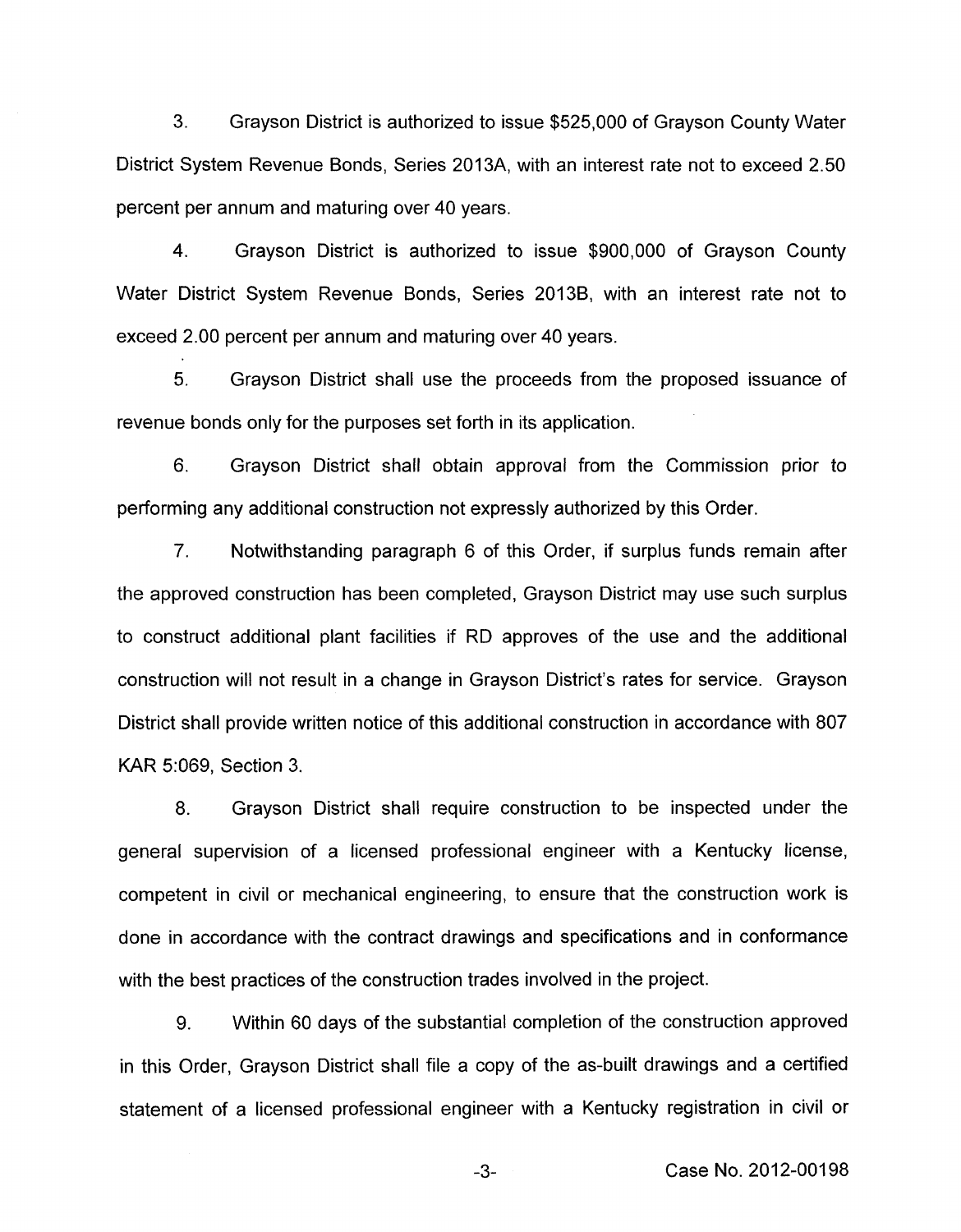mechanical engineering that the construction has been satisfactorily completed in accordance with the contract plans and specifications.

IO. Grayson District shall notify the Commission in writing at least seven days prior to the actual start of construction and at the 50 percent completion point.

11. Within 30 days of the issuance of Grayson County Water District System Revenue Bonds, Series 2013A and Series 2013B, Grayson District shall file with the Commission a copy of all loan documents executed with RD and of the bond resolutions for Series 2013A and Series 2013B.

12. The rates set out in the Appendix to this Order are the rates approved for water service that Grayson District renders on and after the date of this Order.

13. Within 30 days of the date of this Order, Grayson District shall file revised tariff sheets with the Commission setting out the rates approved in this Order.

14. Any documents filed pursuant to ordering paragraphs 9 and 11 shall reference this case number and shall be retained in the utility's general correspondence file.

Nothing contained herein shall be deemed a warranty of the Commonwealth of Kentucky, or any agency thereof, of the financing herein accepted.

By the Commission



**Executive Director** 

Case No. 2012-00198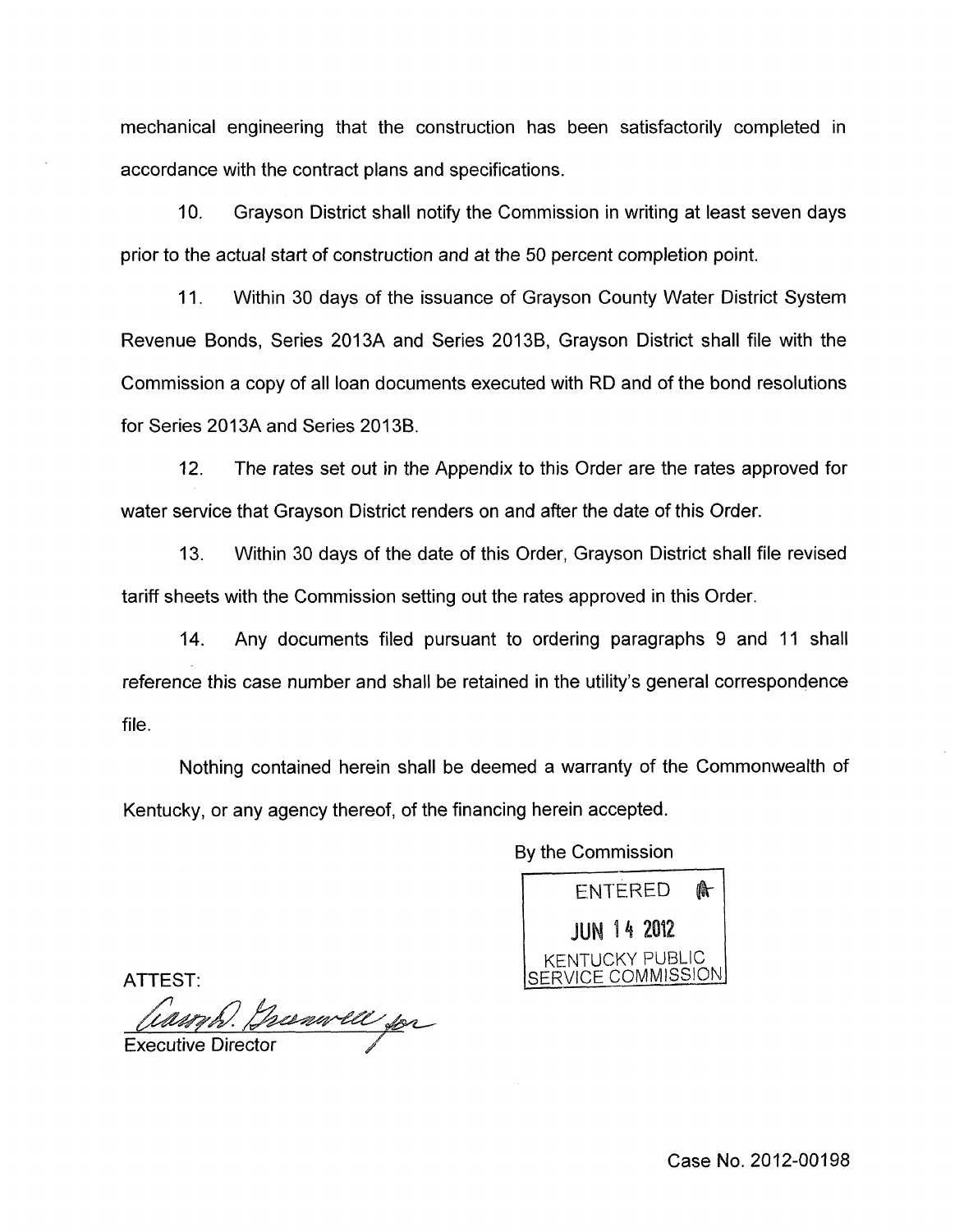## APPENDIX

# APPENDIX TO AN ORDER OF THE KENTUCKY PUBLIC SERVICE COMMISSION IN CASE NO. 2012-00198 DATED JUN 1 4 2012

The following rates and charges are prescribed for the customers in the area served by Grayson County Water District. All other rates and charges not specifically mentioned herein shall remain the same as those in effect under authority of the Commission prior to the effective date of this Order.

## Monthly Water Rates

#### 5/8 x 3/4 Inch Meter

| First       |                 | 1,500 gallons  |
|-------------|-----------------|----------------|
| <b>Next</b> |                 | 8,500 gallons  |
| Next        |                 | 40,000 gallons |
| Next        | 100,000 gallons |                |
| All Over    | 150,000 gallons |                |

#### 3/4 Inch Meter

| First       |                 | 3,000 gallons  |
|-------------|-----------------|----------------|
| <b>Next</b> |                 | 7,000 gallons  |
| Next        |                 | 40,000 gallons |
| Next        | 100,000 gallons |                |
| All Over    | 150,000 gallons |                |

## 1 Inch Meter

| First       |                 | 5,000 gallons  |
|-------------|-----------------|----------------|
| <b>Next</b> |                 | 5,000 gallons  |
| <b>Next</b> |                 | 40,000 gallons |
| Next        | 100,000         | gallons        |
| All Over    | 150,000 gallons |                |

## 1 1/2 Inch Meter

 $\bar{x}$ 

| First       |                 | 10,000 gallons |
|-------------|-----------------|----------------|
| <b>Next</b> |                 | 40,000 gallons |
| Next        | 100,000 gallons |                |
| All Over    | 150,000 gallons |                |

|      | \$17.92 Minimum bill |
|------|----------------------|
| 8.45 | per 1,000 gallons    |
| 7.58 | per 1,000 gallons    |
| 6.71 | per 1,000 gallons    |
| 5.87 | per 1,000 gallons    |

| \$30.60 Minimum bill |  |
|----------------------|--|
|                      |  |

|  |  | 8.45 per 1,000 gallons |  |
|--|--|------------------------|--|
|  |  |                        |  |

|       |          | 7.58 per 1,000 gallons |
|-------|----------|------------------------|
| - - - | $\cdots$ |                        |

6.71 per 1,000 gallons 5.87 per 1,000 gallons

- \$47.50 Minimum bill
	- 8.45 per 1,000 gallons
	- 7.58 per 1,000 gallons
	- 6.71 per 1,000 gallons
	- 5.87 per 1,000 gallons

|      | \$89.74 Minimum bill   |
|------|------------------------|
|      | 7.58 per 1,000 gallons |
| 6.71 | per 1,000 gallons      |
| 5.87 | per 1,000 gallons      |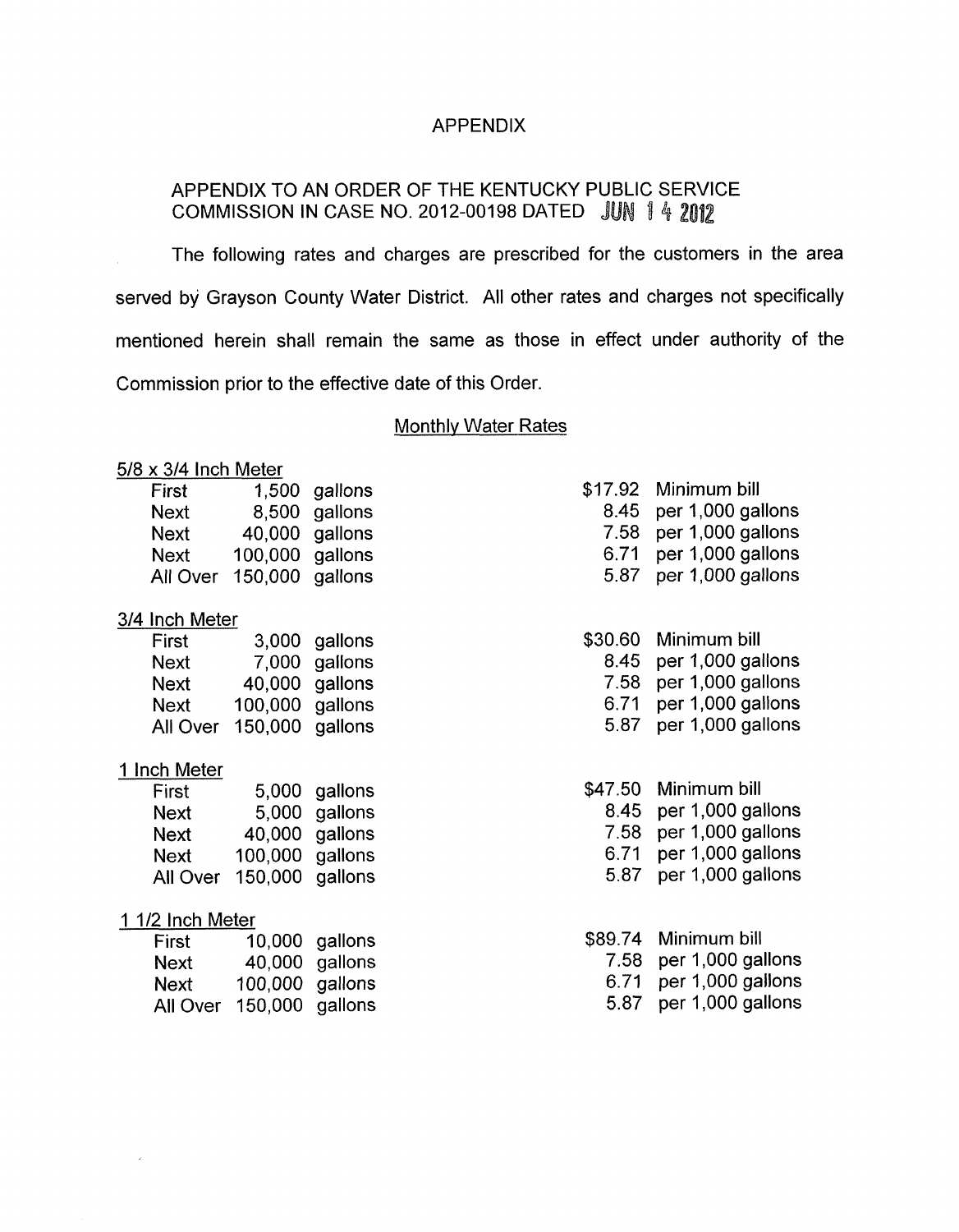| 2 Inch Meter  |                 |                |            |                   |
|---------------|-----------------|----------------|------------|-------------------|
| First         | 16,000          | gallons        | \$135.21   | Minimum bill      |
| <b>Next</b>   |                 | 34,000 gallons | 7.58       | per 1,000 gallons |
| <b>Next</b>   | 100,000 gallons |                | 6.71       | per 1,000 gallons |
| All Over      | 150,000 gallons |                | 5.87       | per 1,000 gallons |
| 3 Inch Meter  |                 |                |            |                   |
| First         |                 | 30,000 gallons | \$241.31   | Minimum bill      |
| <b>Next</b>   |                 | 20,000 gallons | 7.58       | per 1,000 gallons |
| <b>Next</b>   | 100,000 gallons |                | 6.71       | per 1,000 gallons |
| All Over      | 150,000 gallons |                | 5.87       | per 1,000 gallons |
| 4 Inch Meter  |                 |                |            |                   |
| First         |                 | 50,000 gallons | \$392.88   | Minimum bill      |
| Next          | 100,000 gallons |                | 6.71       | per 1,000 gallons |
| All Over      | 150,000 gallons |                | 5.87       | per 1,000 gallons |
| 6 Inch Meter  |                 |                |            |                   |
| First         | 100,000 gallons |                | \$728.39   | Minimum bill      |
| Next          |                 | 50,000 gallons | 6.71       | per 1,000 gallons |
| All Over      | 150,000 gallons |                | 5.87       | per 1,000 gallons |
| 8 Inch Meter  |                 |                |            |                   |
| First         | 150,000 gallons |                | \$1,063.77 | Minimum bill      |
| All Over      | 150,000         | gallons        | 5.87       | per 1,000 gallons |
| 10 Inch Meter |                 |                |            |                   |
|               |                 |                |            |                   |

| First | 250,000 gallons          |  |
|-------|--------------------------|--|
|       | All Over 250,000 gallons |  |

 $\mathcal{A}^{\mathcal{A}}$ 

Appendix Case No. 2012-00198

\$1,650.22 Minimum bill

5.87 per 1,000 gallons